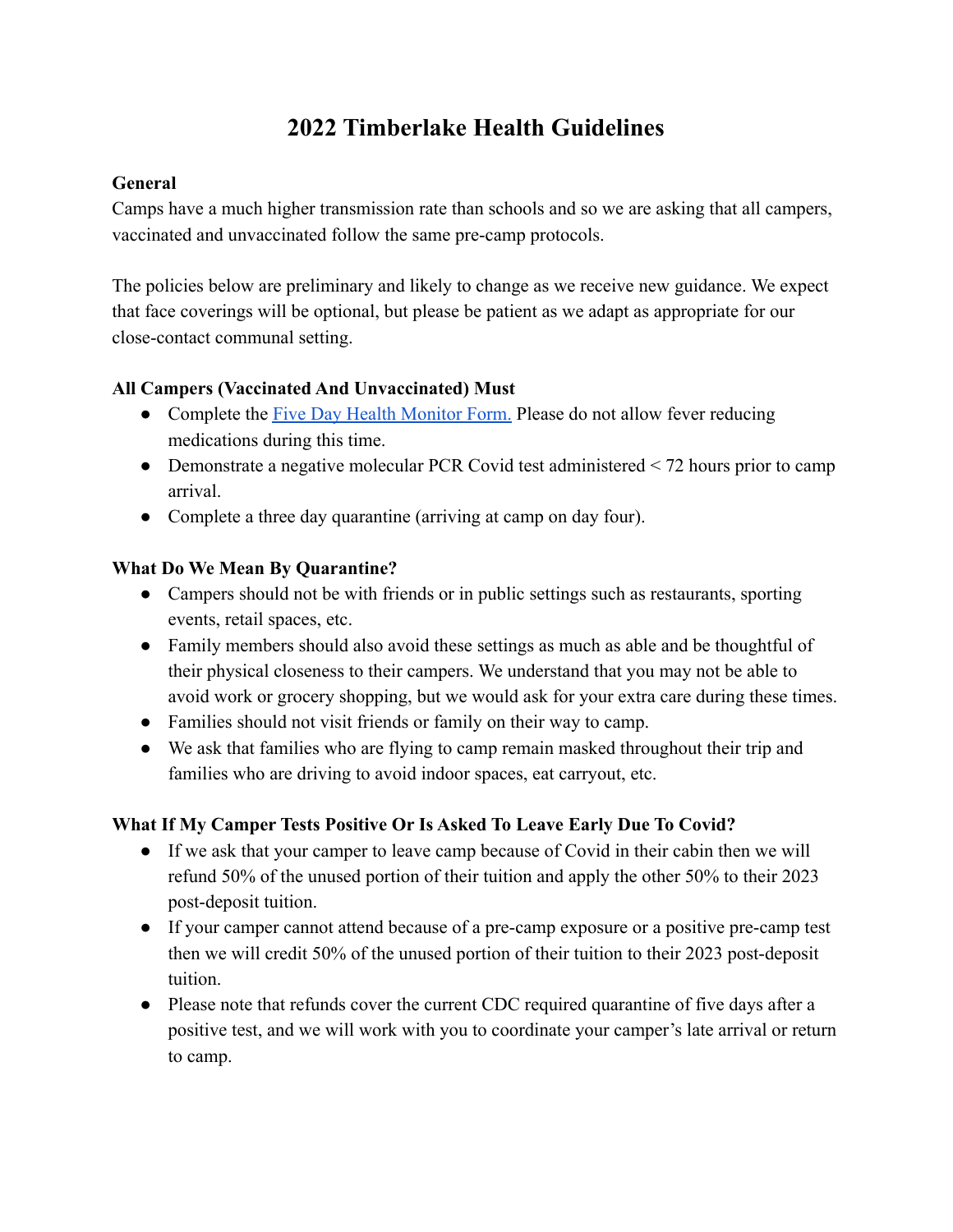

## **Opening Day**

- We will have scheduled drop off times by cabin. Families with multiple children may come at either drop off time.
- Temps of 99.5 or higher will be turned away. Campers may return when the temp returns to normal for 24 - 48 hours without the use of temperature lowering medication such as tylenol (acetaminophen) or advil (ibuprofen). Be aware that some combination cold/flu medications contain acetaminophen or ibuprofen.
- Temps of 98.7 99.4 will be kept at camp in isolation until it goes down. If not down within an hour the camper may be sent home.
- Campers with incomplete forms will not be able to remain at camp.

## **How It Will Work**

- Pull in the front gate at your camper's assigned time
- You will be directed to drive to our green welcome tent where your camper will receive his name tag and show his Health Monitoring Form and negative test result. **HE MUST HAVE THESE TWO THINGS TO CHECK IN.**
- You will then park on our lower soccer field and walk with your camper to the chapel. Our maintenance team will take care of your luggage when you park.
- At the chapel, you will meet John and Catherine, check in with the nurses and take a family photo. We will also do a quick health screening and collect the negative test result and Health Monitoring Form.
- One of our counselors will greet you and walk with your camper to the cabin. Parents will say goodbye here at the chapel (deep breaths, you got this!) and then walk back to your car.
- You will drive out the front gate and, hooray! You did it. Your camper is already in his cabin making friends and you can look forward to seeing some pictures and reading our first blog tonight.

# **Program and Groups**

We expect a more normal camp program this summer though we will likely maintain Cabin Families.

- A cabin family is a single cabin, usually with 2-3 staff and 12-18 campers. These will operate pretty much the same as they always have.
- During meals, shower times and bedtime, campers and staff will interact with their cabin family.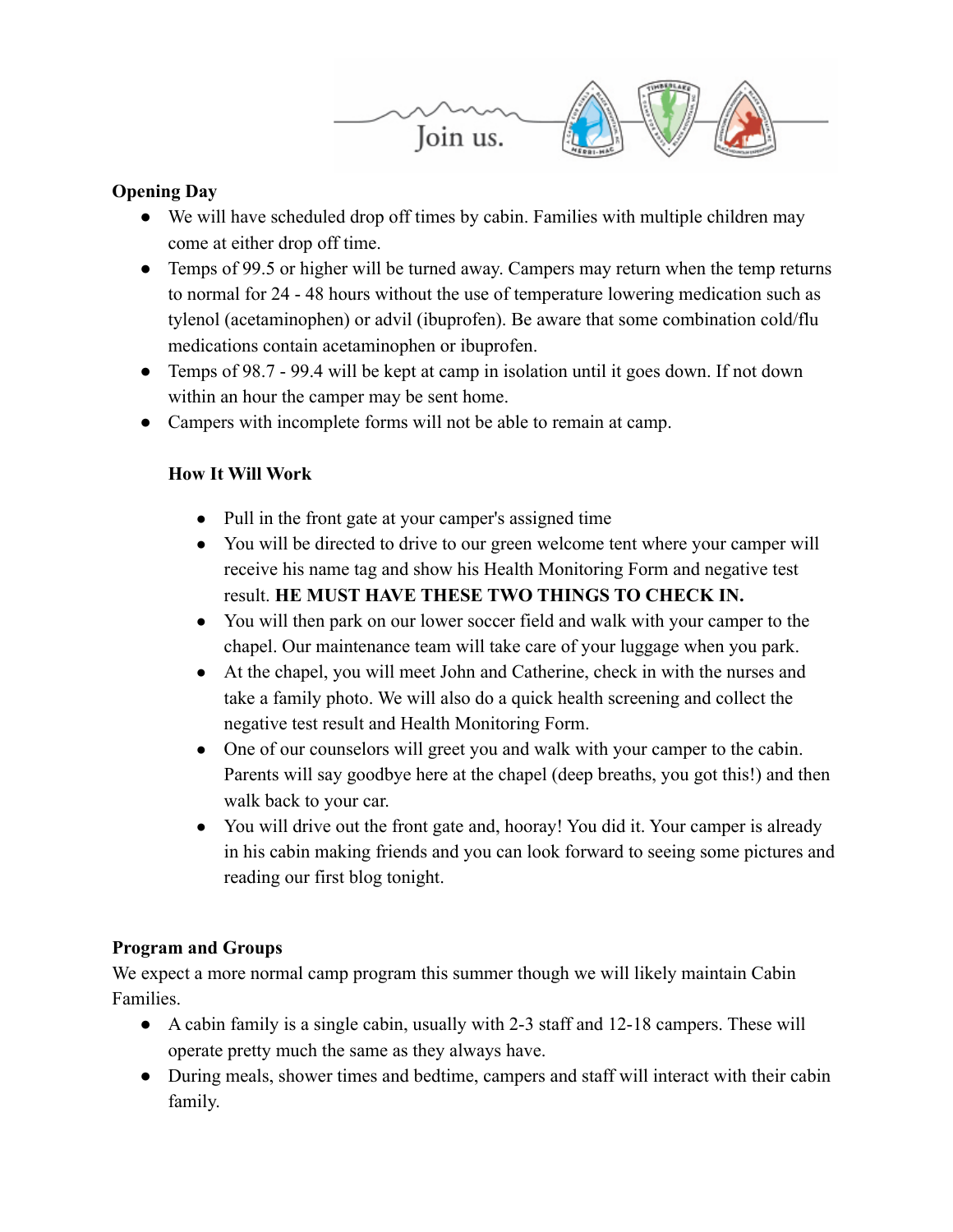

- Larger group activities will ordinarily be outside without face coverings provided social distancing is possible.
- Inside activities will be without face coverings when with their cabin or when distancing from other cabin groups is reasonable.

## **Daily Health Checks**

We will conduct daily health screenings for both campers and staff. These will be similar to those you will conduct at home before campers arrive and any campers with fevers or Covid symptoms will be taken to the infirmary.

## **Response Management of Case or Probable Case**

A camper or staff member identified as having a potential case of COVID-19 will remain in an isolation room as part of Camp's communicable disease plan.

The Wishing Well will have three areas for camper rest and treatment:

- 1. A standard room for campers that are clearly non-viral. This will include individuals exhibiting symptoms that are consistent with existing medical history (e.g. cough if recent history of a chest cold).
- 2. A room for campers exhibiting symptoms of COVID-19 that are not consistent with existing medical history but could have alternative diagnosis (e.g. strep throat).
- 3. An isolation room for campers with convincing symptoms of COVID-19 and scheduled to leave camp.

If a camper has convincing symptoms:

- $\circ$  We will call their parents and ask that they pick them up within twelve hours.
- His cabin may move to alternative camp programming while we begin evaluating the others in his cabin three times a day, asking our medical staff to recommend when/if it is safe for them to return to normal camp activities.
- $\circ$  We may also choose to 1) test the campers in that cabin, or 2) send those campers home.

# **Face Covering Protocol**

● We expect that our increased pre-camp procedures will allow camp to remain mask-optional. This could change depending on state guidance and change in infection rates.